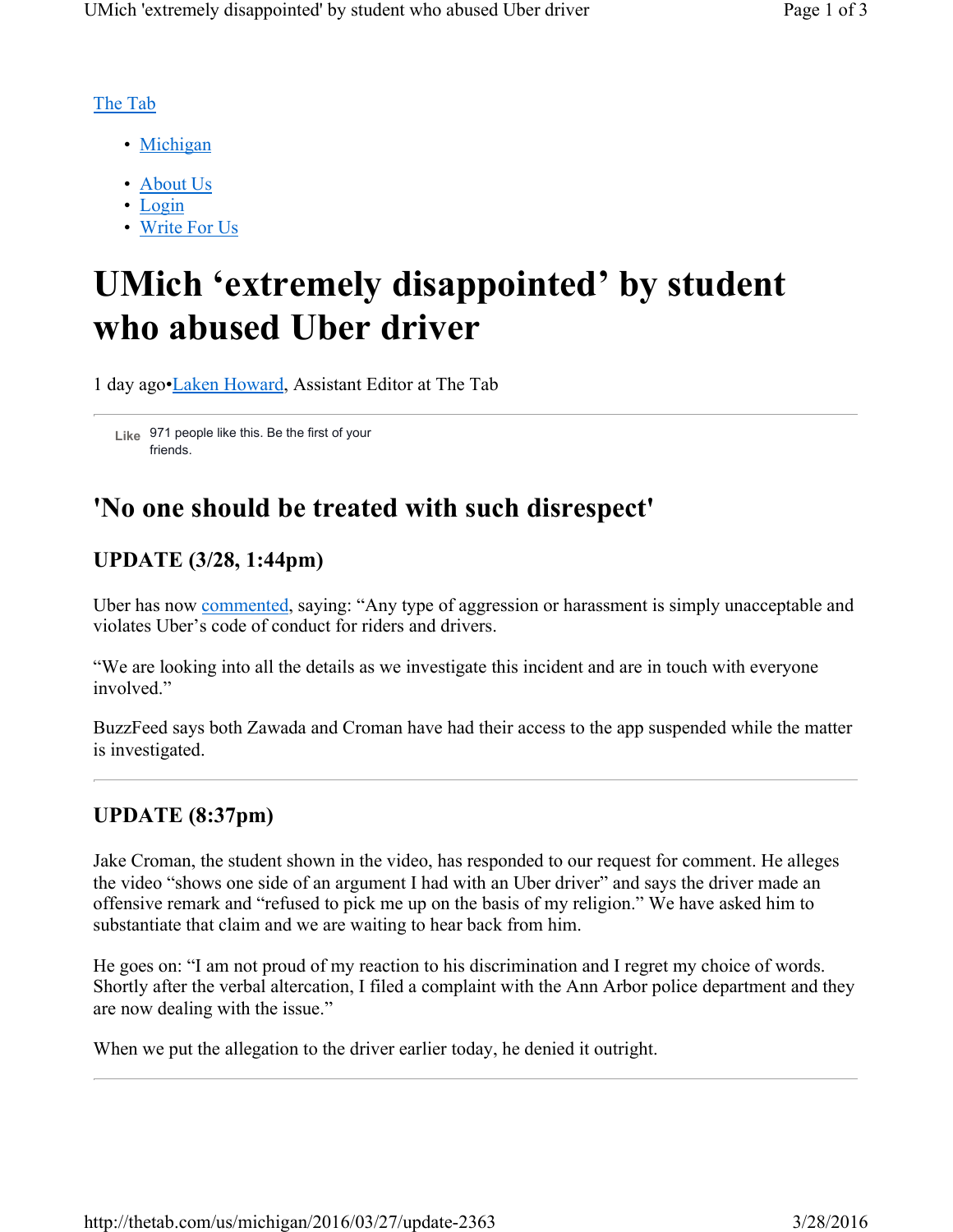## **UPDATE (4:42pm)**

A national spokesperson for TKE has echoed the university's disappointment with Jake Croman, and added he could face expulsion from the fraternity.

He said: "Tau Kappa Epsilon has begun our investigation into the video which allegedly contains one of our members.

"We are extremely disappointed by the individual's demeaning words. As an organization founded on the personal worth and character of the individual, our members come from a wide range of diverse backgrounds of race, creed, and orientation.

"At the conclusion of our swift, thorough investigation, we will handle the situation with appropriate action.

"Depending on the details of the investigation, this could include the expulsion of membership."

The latest update in the Uber video saga comes as the university says they are "extremely disappointed" in the behavior of Jake Croman, who hurled abuse at a driver last week.

Croman, who is an LSA major and a member of Tau Kappa Epsilon, was filmed calling an Uber driver a "minimum wage faggot" and a "little piece of shit."

A university spokesperson told The Tab: "We have seen the video. Our dean of students has talked with both the Uber driver and the students.

"We are extremely disappointed in the behavior depicted in this video. No one should be treated with such disrespect."